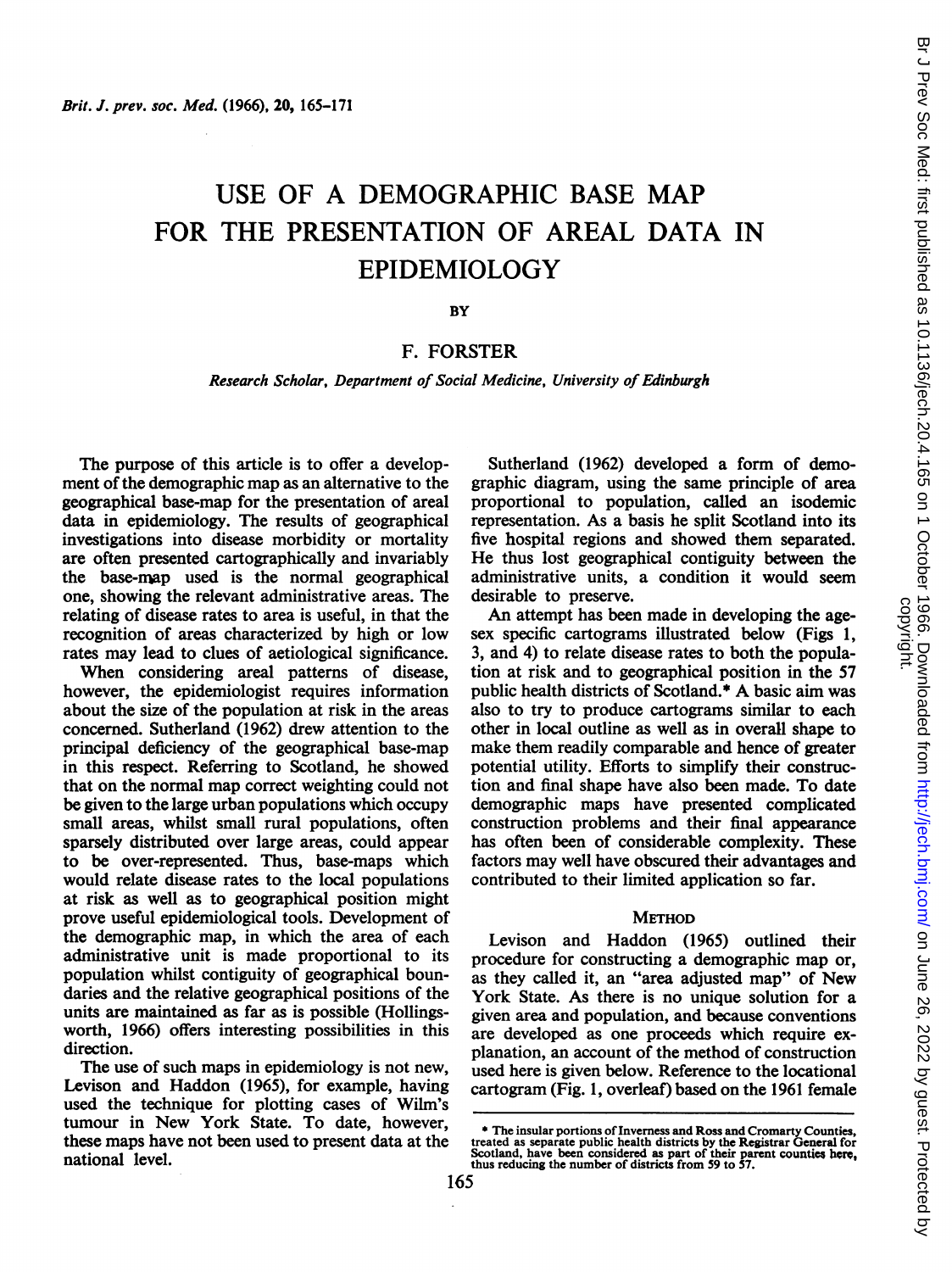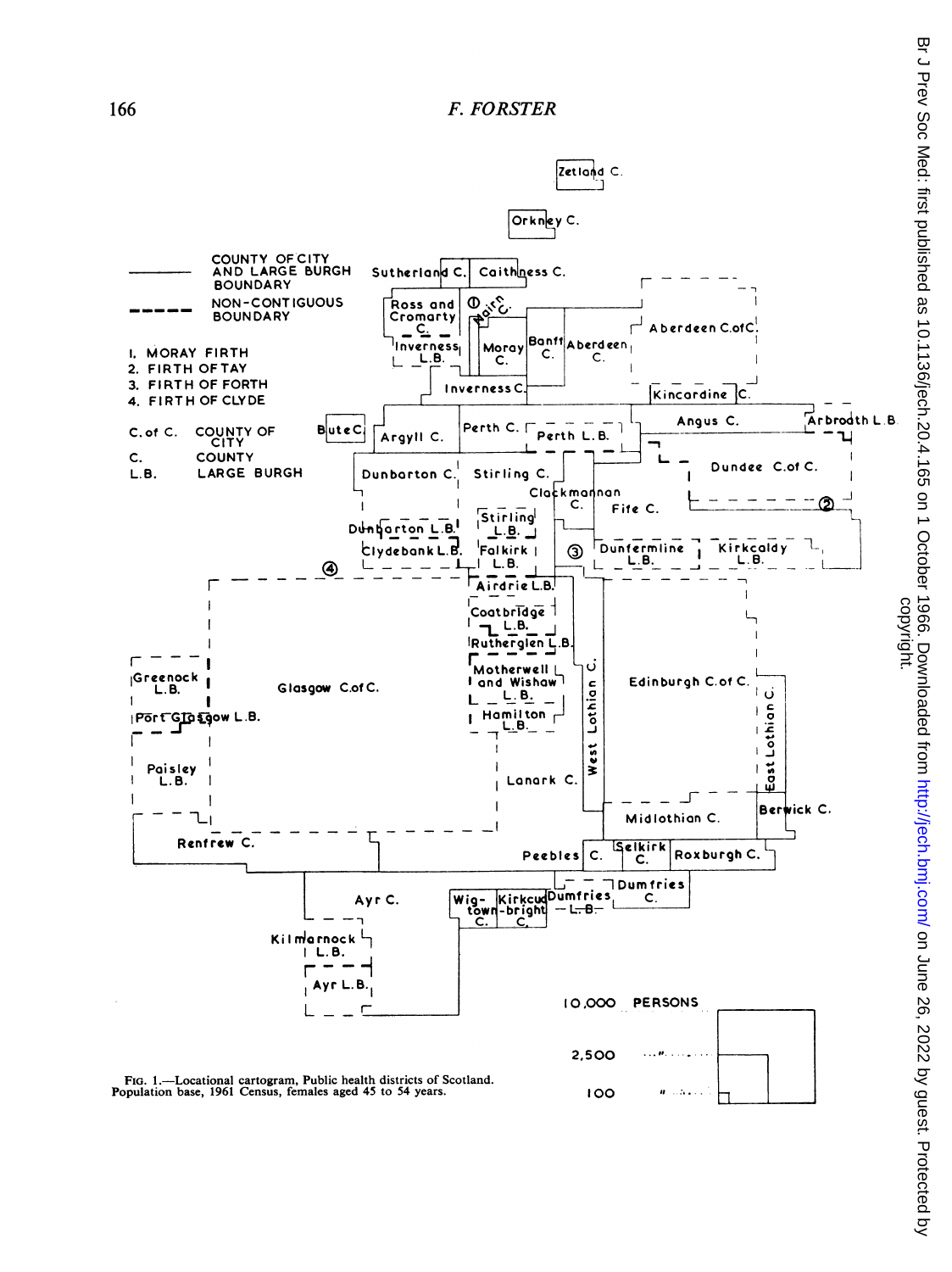population in the age group 45-54 years, will facilitate understanding of the following explanation:

(1) 1961 census population figures were taken for the 57 public health districts of Scotland for the 10-year age groups 35-44, 45-54, and 55-64, and for 35-64 combined for males and females separately. There were thus eight age-sex groups in all.

(2) A scale of  $0.1$ " square to the nearest 100 persons was selected as suitable for plotting the cartogram outlines onto arithmetic graph paper.

(3) The firths of Moray, Tay, Forth, and Clyde, were selected as prominent geographical features around which to build the cartograms. (These features penetrate markedly into Scotland and do much to determine the country's shape).

(4) The cities of Glasgow, Edinburgh, Aberdeen, and Dundee were given constant positions fronting onto their respective firths. As these cities are important population concentrations, their positions and size partially determined the positions of the other units. The firths and cities thus provided a framework of lines and areas common to each cartogram which helped to achieve similarity of final outline.

(5) To prevent the cartograms from becoming too complex in shape, a factor which can lead to difficulties of assessing the relative weighting to be given to individual units, the following conventions were adopted:

(a) No attempt was made to retain the geographical shape of administrative units; instead they were formalized into shapes based on rectangles. Consideration of Argyll with its small population, considerable north-south extent and often insular shape will show why this was necessary. Any attempt to retain its shape on a demographic map would have resulted in a fragmented narrow zone, the demographic weighting of which would have been difficult to assess.

(b) Geographical positions were modified where it was felt that this helped towards simplification of shape and construction, whilst as far as possible geographical contiguity of boundaries was maintained. For example, relative to Ayrshire, Wigtown has been given a north-westerly, as opposed to its true south-westerly, position.

(c) Where two or more large burghs occurred in a county, they were grouped and indicated as noncontiguous. The alternative, to have distributed them throughout their county area, would have fragmented the latter and again have contributed to the problem of assessing demographic weighting.

In reality, no two large burghs in any county are more than 15 miles apart and in Lanark, which has five large burghs, both Airdrie and Coatbridge, and Motherwell and Hamilton are adjacent. Grouping does not therefore cause such a distortion as it might at first appear.

#### **RESULTS**

The same mortality data, calculated for all causes of death among females aged 45-54 years for the period 1959-63, is presented on the conventional map (Fig. 2, overleaf) and the cartogram (Fig. 3, overleaf). Clearly, impressions gained from maps are subjective and opinions will vary as to the relative value of different forms of presentation. Attention is drawn below to only the major points of difference between the two methods shown here in an attempt to illustrate the characteristics and, it is felt, the essential advantage of the demographic map.

As a first step it will be helpful to compare the locational cartogram (Fig. 1) with the geographical map (Fig. 2) so that familiarity can be gained with the conventions of the former and the alterations in the areal weighting of Scotland that result. In particular (Fig. 1):

- (1) The north-west highland counties, north of Dumbarton and Stirling Counties, and the southern ones from Berwickshire to Wigtown, with their numerically small populations, are reduced in area, relative to Scotland as a whole.
- (2) Conversely, the main areas of population concentration in west central Scotland and in eastern Scotland from Edinburgh northwards assume increased proportions.
- (3) As a result of these changes, it is easier to appreciate the extent to which the population group used as a base for the cartogram is resident in the larger urban centres (Table) and in Glasgow in particular.

| <b>TABLE</b> |                                                                      |  |  |  |
|--------------|----------------------------------------------------------------------|--|--|--|
|              | SELECTED POPULATION TOTALS, 1961 CENSUS,<br>FEMALES AGED 45-54 YEARS |  |  |  |

| Area                                                                   | Population                           | Per cent. of<br>Scottish Age Group     |
|------------------------------------------------------------------------|--------------------------------------|----------------------------------------|
| Glasgow<br>. .<br>Edinburgh<br>. .<br>Aberdeen<br>. .<br>Dundee<br>. . | 72.885<br>35.683<br>13,619<br>12.896 | $20 - 44$<br>$10 - 00$<br>3.82<br>3.60 |
| <b>Counties of City</b><br>$\ddot{\phantom{1}}$                        | 135,083                              | 37.86                                  |
| Large Burghs<br>. .                                                    | 50.317                               | $14 - 11$                              |
| Cities and Large Burghs                                                | 185.400                              | 51.97                                  |
| <b>County Areas</b><br>. .                                             | 171,295                              | 48.03                                  |
| <b>TOTAL</b><br>. .                                                    | 356.695                              | 100                                    |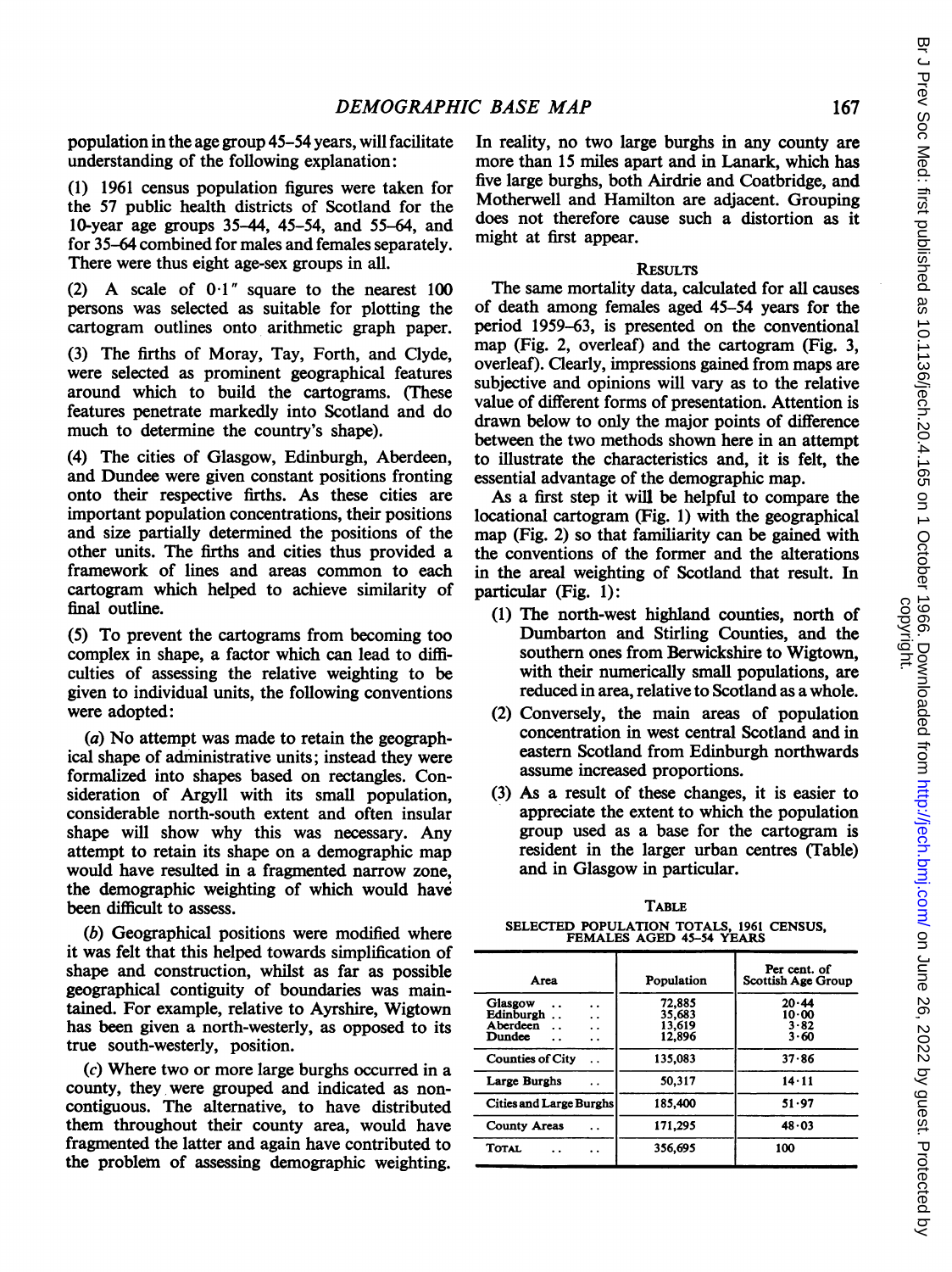Comparison of the geographical distribution of the mortality rates on the two presentations (Fig. 2, and Fig. 3, opposite) can usefully be made at two levels. At the local level it is interesting to note the way in which the following are represented:

# RATES/ 100.000



- (2) Dundee County of city and Angus County, respectively high rate and low rate areas.
- (3) The variable mortality experience in the large



FIG. 2.-Average mortality rates 1959-63, all causes of death. Females aged 45 to 54 years. (Conventional map).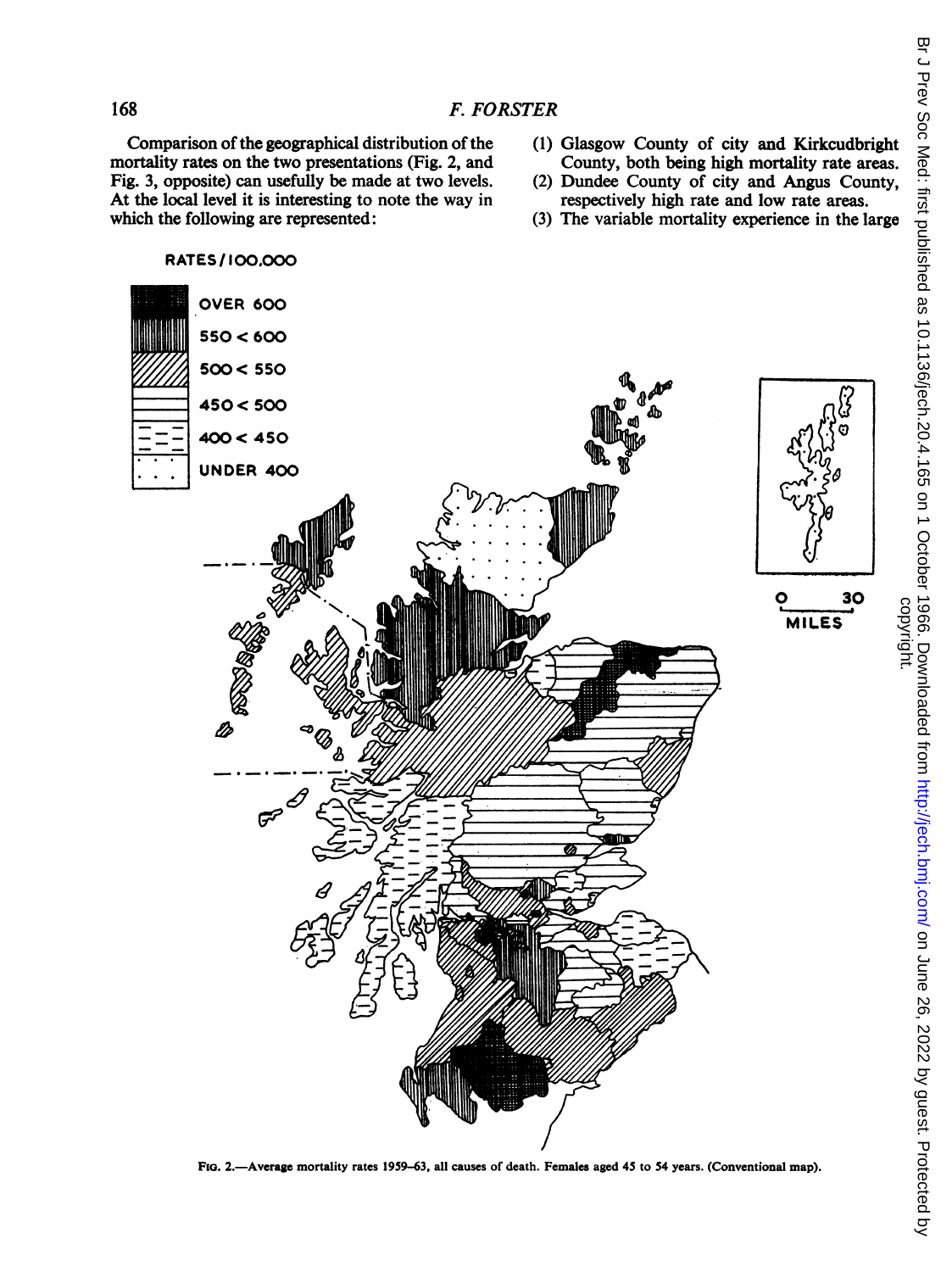

FIG. 3.-Average mortality rates 1959-63, all causes of death. Females aged 45 to 54 years. (Cartogram).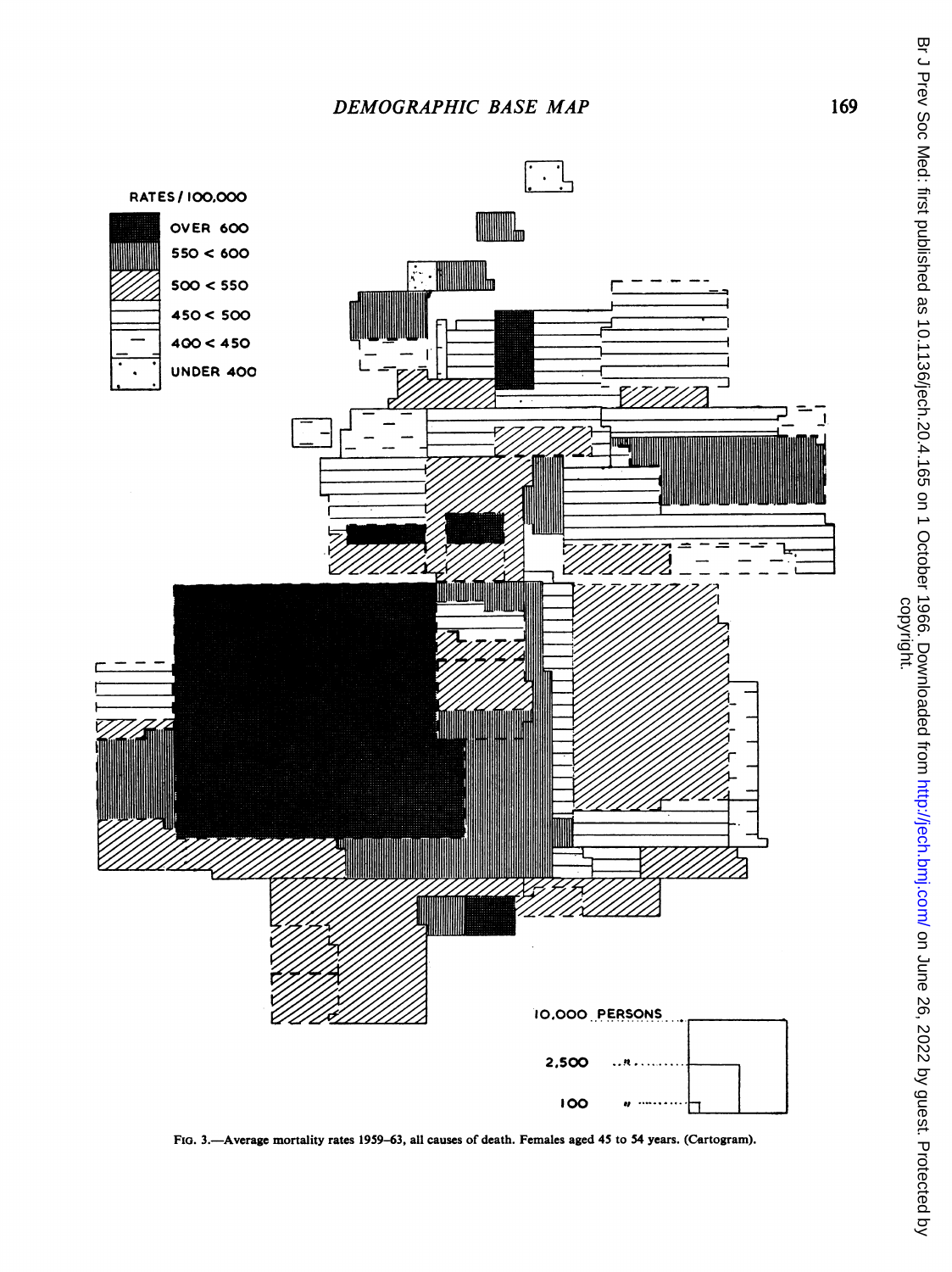